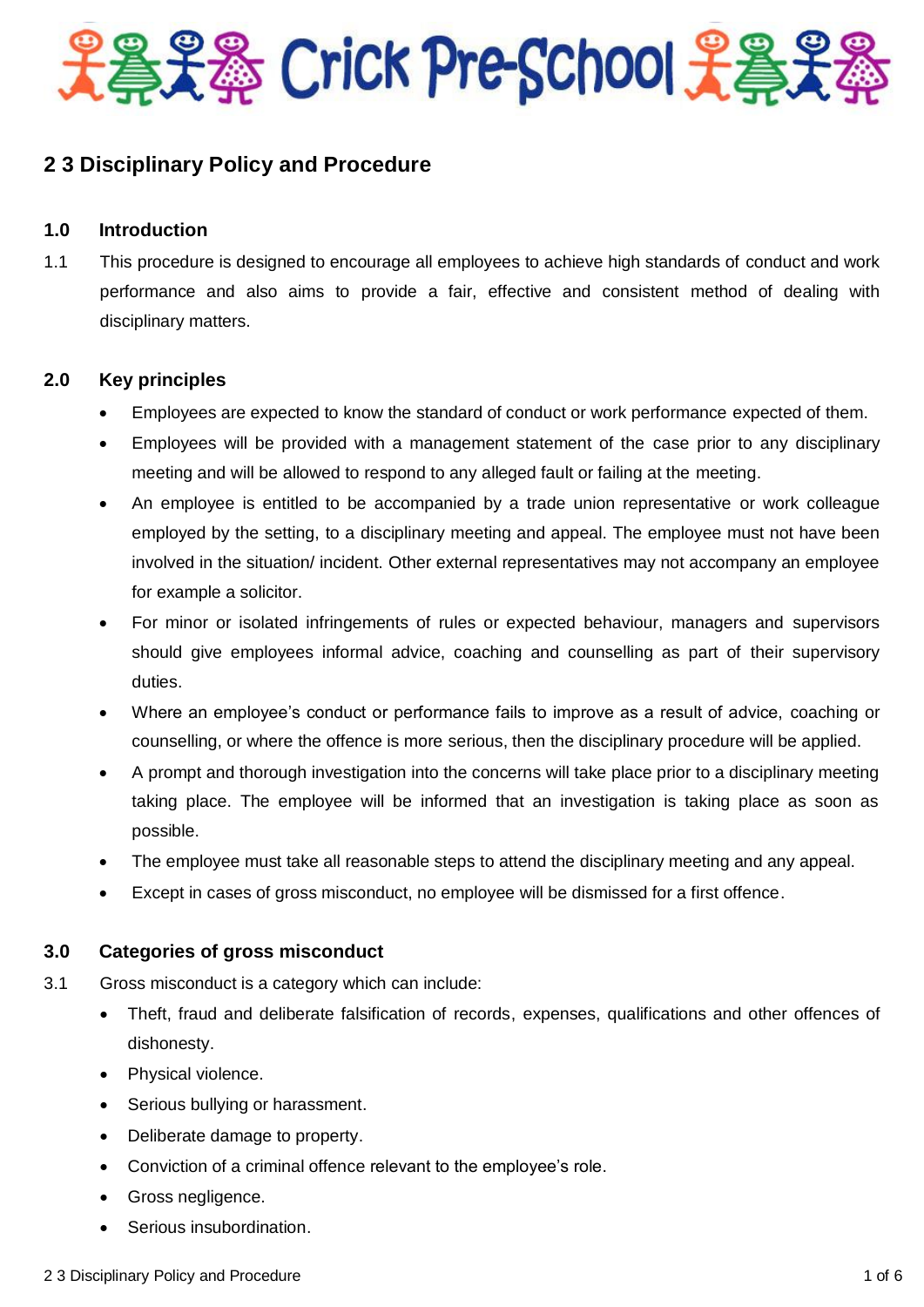

- Misuse of the setting's property or name.
- Misuse of electronic communications which defames individuals or brings the organisation into disrepute.
- Bringing the organisation into serious disrepute.
- Serious incapability whilst on duty brought on by alcohol or illegal drugs.
- Serious negligence which causes or might cause unacceptable loss, damage or injury.
- Serious infringement of health and safety rules.
- Serious failure to comply with policies, procedures and legal requirements that safeguard children.
- Serious breach of the early years setting's and statutory policies.
- Serious breach of confidentiality (subject to the Public Interest (Disclosure) Act 1998).
- Defaming or bad mouthing the setting on social networking sites.
- Serious breaches of the Data Protection Act.
- Bribery and corruption.

This is not an exhaustive list.

## **4.0 Steps prior to deciding to take disciplinary action**

- 4.1 When any incident of misconduct or negligence or poor performance is alleged to have occurred, the manager and a committee member must establish the facts to decide whether there is a need for a disciplinary meeting.
- 4.2 Where appropriate/possible, signed written statements should be obtained as quickly as possible from the individual(s) concerned and should include where possible, dates, times, details of those present and the issues of concern.

## **5.0 Procedure**

- 5.1 At the earliest opportunity the manager and a committee member must inform the employee that an allegation/incident has occurred and that an investigation is to take place.
- 5.2 Following an appropriate investigation, the investigating manager must prepare a written statement of the employee's alleged conduct or characteristics, or of the circumstance which have led to the contemplation of taking disciplinary action.
- 5.3 The investigating manager or supervisor must send the statement and any witness statements to the employee including any evidence that will be relied upon at the meeting and, invite her/him to attend a disciplinary meeting to discuss the matter. The employee should also be informed of their right to be accompanied at the meeting. Employees should be given an appropriate amount of notice (at least 48 hours notice) of the meeting in order to prepare their response.
- 2 3 Disciplinary Policy and Procedure 2 of 6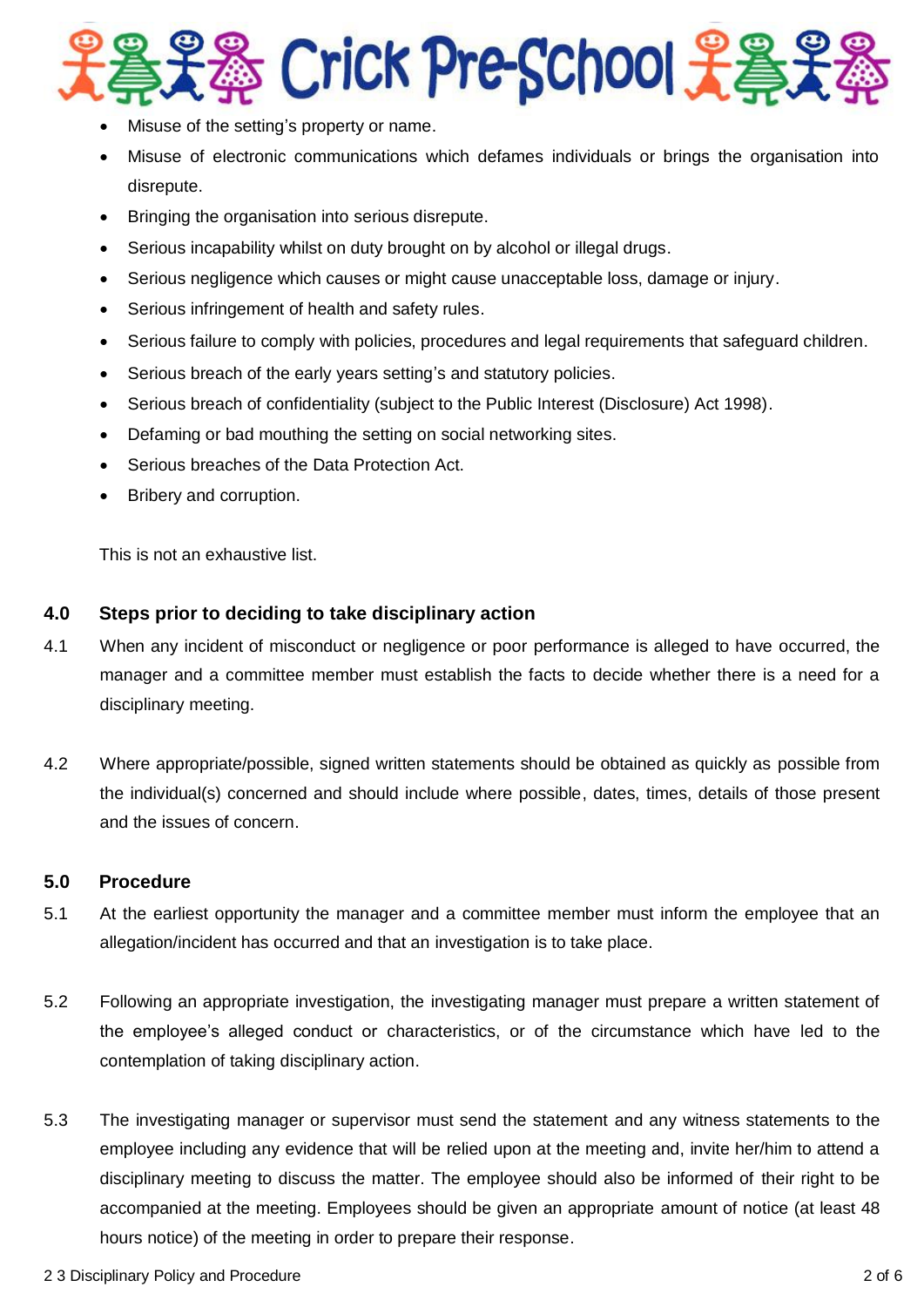

5.4 A disciplinary meeting must take place before any disciplinary action is taken, (except where the action in question consists of suspension pending a disciplinary meeting). At the meeting, the disciplinary manager (usually different to the investigating manager) should ensure that the circumstances of the complaint against the employee are fully discussed and that the employee is provided with an opportunity to respond to the management case. The disciplinary manager will then decide whether or not to issue a disciplinary warning. The outcome of the disciplinary meeting must be confirmed in writing within 10 working days, to include the right of appeal and to whom to address any appeal letter.

#### **6.0 Appeal**

- 6.1 Any employee who feels they have been disciplined unfairly may appeal in writing to the person named in the disciplinary letter. All appeals must be submitted in writing, clearly set out the grounds for appeal, within 7 working days of the date of the disciplinary meeting letter.
- 6.2 Normally an appeal meeting will be arranged with the employee together with the line manager and a committee representative (usually someone not previously involved in the case. We may also choose an outsourced provider for appeal cases), within 15 working days of the employee's request.
- 6.3 A letter detailing the outcome of the appeal should be issued within 10 working days of the appeal meeting.

## **7.0 Disciplinary warnings**

- 7.1 Managers should not issue any disciplinary warnings without the investigation or disciplinary meeting taking place.
- 7.2 There are five disciplinary warnings, which may result from misconduct:
	- First Formal warning.
	- Second warning.
	- Final warning.
	- Dismissal with notice.
	- Summary dismissal.
- 7.3 The gravity of the offence will determine which disciplinary warning is issued. All disciplinary warnings will be confirmed in writing.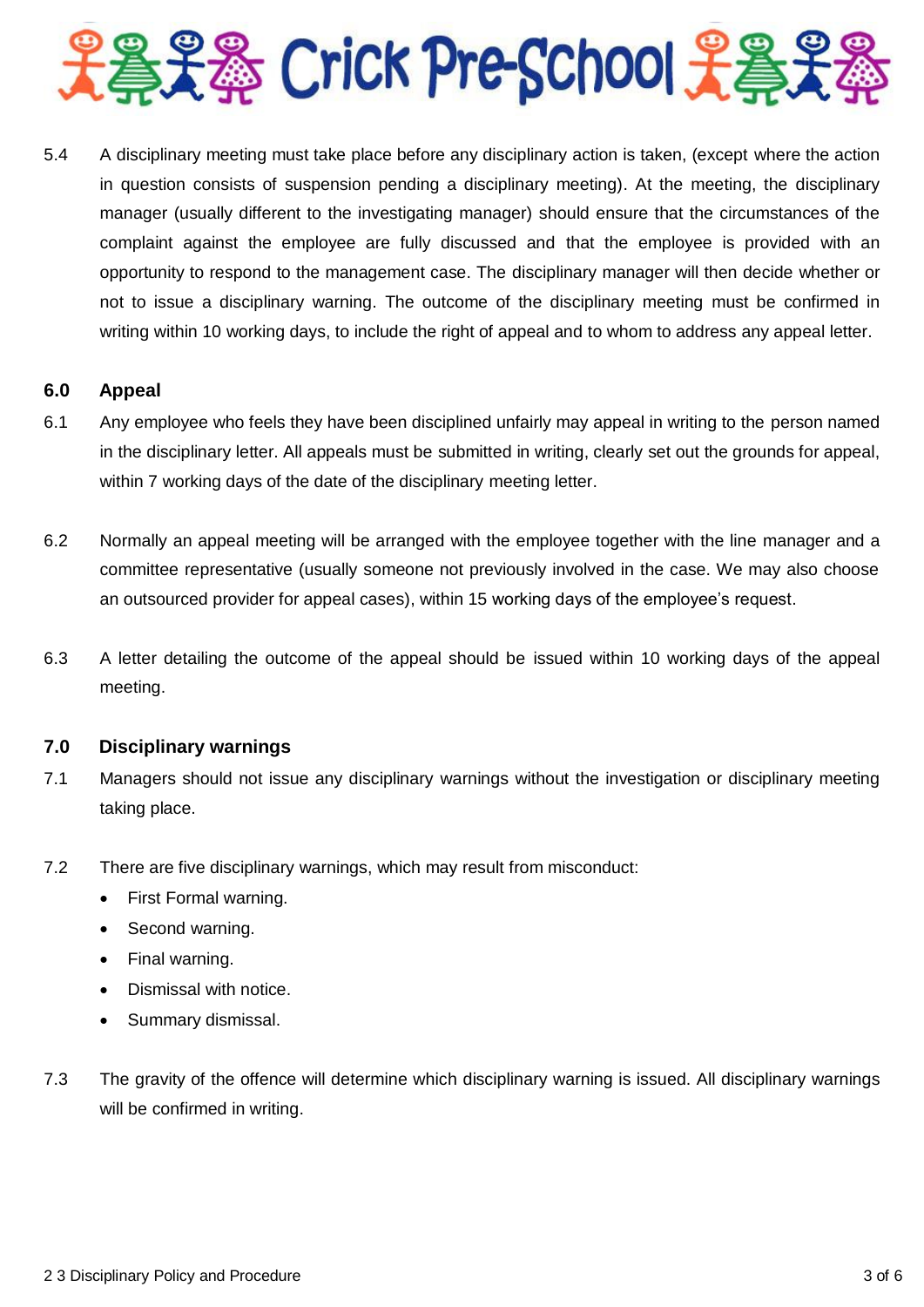

#### **8.0 First Formal warning**

- 8.1 Minor breaches of organisational discipline, misconduct or time keeping, or failure to meet performance criteria, may result in a formal verbal warning given by the manager. The manager may give this at a disciplinary meeting with the employee. This warning should be confirmed in writing. If the warning relates to unsatisfactory performance then it should set out:
	- The performance required.
	- The improvement required.
	- The timescale for improvement.
	- Any review date.
	- Any support that can be offered to assist the employee to improve their performance.
- 8.2 If the warning relates to conduct then the nature of the misconduct and the change in behaviour required should be set out in the warning letter.
- 8.3 The employee may be accompanied at the meeting by a work colleague (not directly involved in the case or situation) or trade union representative. Our policy states that family members or legal representatives are not allowed to attend through our disciplinary or appeal processes.
- 8.4 The warning will be placed on the employee's personnel file. After a period of three months, if no further disciplinary action has been found necessary and the minor breach has been resolved, the warning will expire.

## **9.0 Second warnings**

9.1 If the infringement is regarded as more serious, or the employee's work or conduct are considered unsatisfactory after they have received a first formal warning and after a period has elapsed in which the employee has had time to remedy their work or conduct, a disciplinary meeting conducted by the manager will be held.

The employee will be informed of the nature of the complaint and such evidence as may exist, and will be given an opportunity to respond. The employee will be told of the decision and given a letter of confirmation within 10 working days of the disciplinary meeting. The written confirmation will state:

- The date of the disciplinary meeting and those present.
- The penalty imposed.
- Details of the misconduct, poor performance or poor time keeping that has occasioned a warning and the performance required or the change in behaviour required.
- The timescales for performance improvement, where appropriate.
- Details of any necessary action to remedy the situation, any period of review, extra training or supervision etc., or the possibility for redeployment/demotion.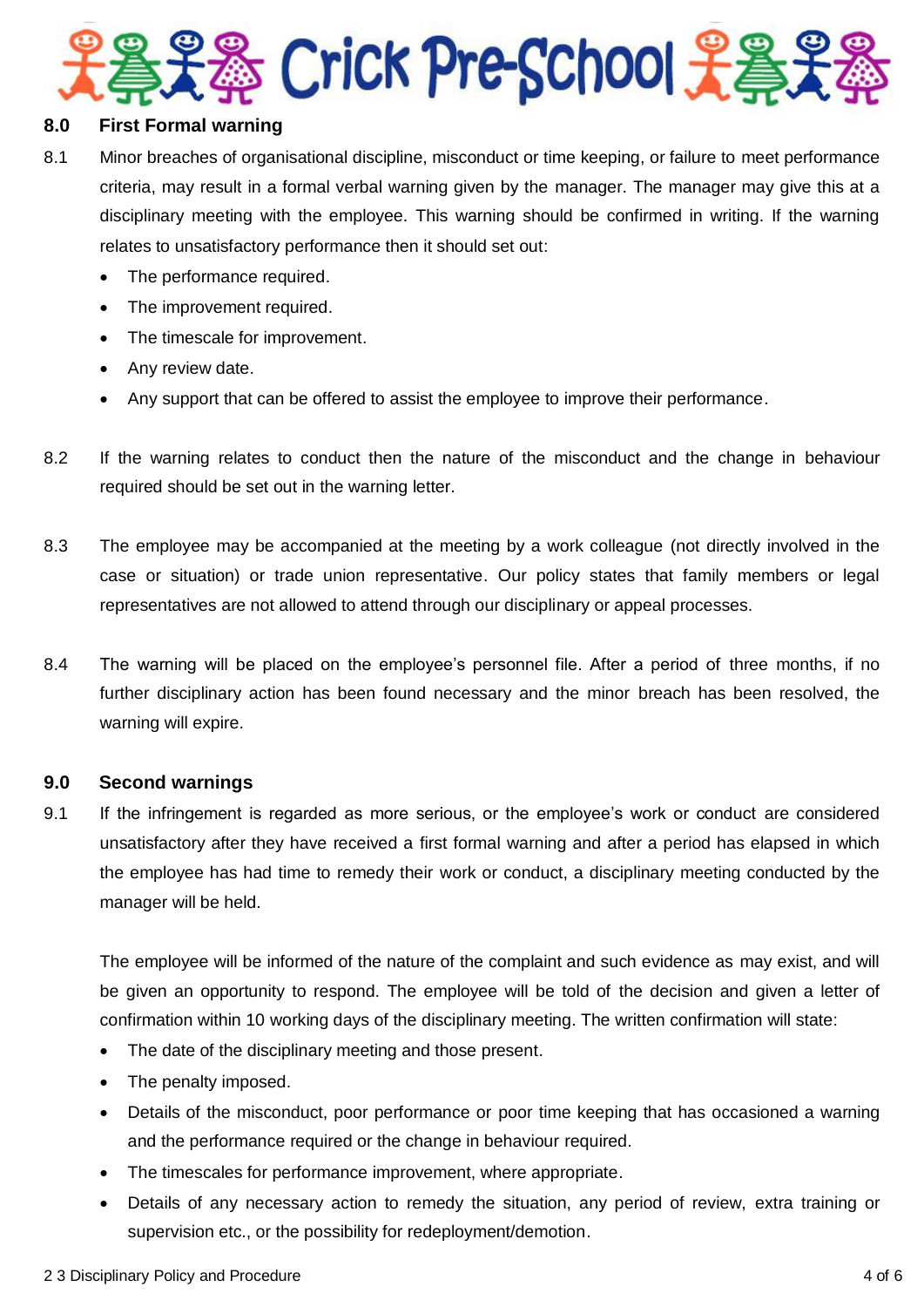

- That any further misconduct etc. will result in a further disciplinary meeting and will normally result in a confirmed final warning, which if unheeded will result in dismissal with appropriate notice.
- That there is a right of appeal.
- 9.2 After a period of six months, if no further disciplinary action has been found necessary and the minor breach has been resolved, the warning will expire.

## **10.0 Final warning**

- 10.1 If the employee's work or conduct fails to improve, or where the infringement is sufficiently serious, the manager will follow the same procedures as for issuing a second warning. If proven, a final warning, which will be in writing, will be given to the employee warning that any further misconduct will result in dismissal with appropriate notice.
- 10.2 After a period of twelve months, if no further disciplinary action has been found necessary and the breach has been resolved, the warning will expire.

## **11.0 Gross misconduct**

- 11.1 Employees dismissed with notice will be paid for this notice period. An employee may be dismissed without notice if there has been an act of gross misconduct, or a major breach of duty or conduct that brings the organisation into disrepute. The employee will be suspended with pay while the circumstances of the alleged gross misconduct are investigated.
- 11.2 A dismissal must be confirmed in writing within 10 working days of the date of the disciplinary interview. As well as covering the points in paragraphs 9.1 and 9.2, the letter should also include details of any outstanding money owed to the employee, how and when it will be paid and the final date of employment.
- 11.3 In certain cases, where a member of staff is dismissed from the organisation or internally disciplined because of misconduct relating to a child, we inform the Disclosure and Barring Service (DBS).

#### **12.0 Suspension**

- 12.1 Suspension should be used sparingly in circumstances where the manager needs to conduct an investigation prior to a hearing where it is felt that the impact of not suspending the employee during the period would be likely to be more detrimental than suspending them. If an employee is suspended it will be on full pay.
- 12.2 Cases which involve potential gross misconduct will usually result in suspension particularly when relationships have broken down or where the setting's property or responsibilities to other parties are